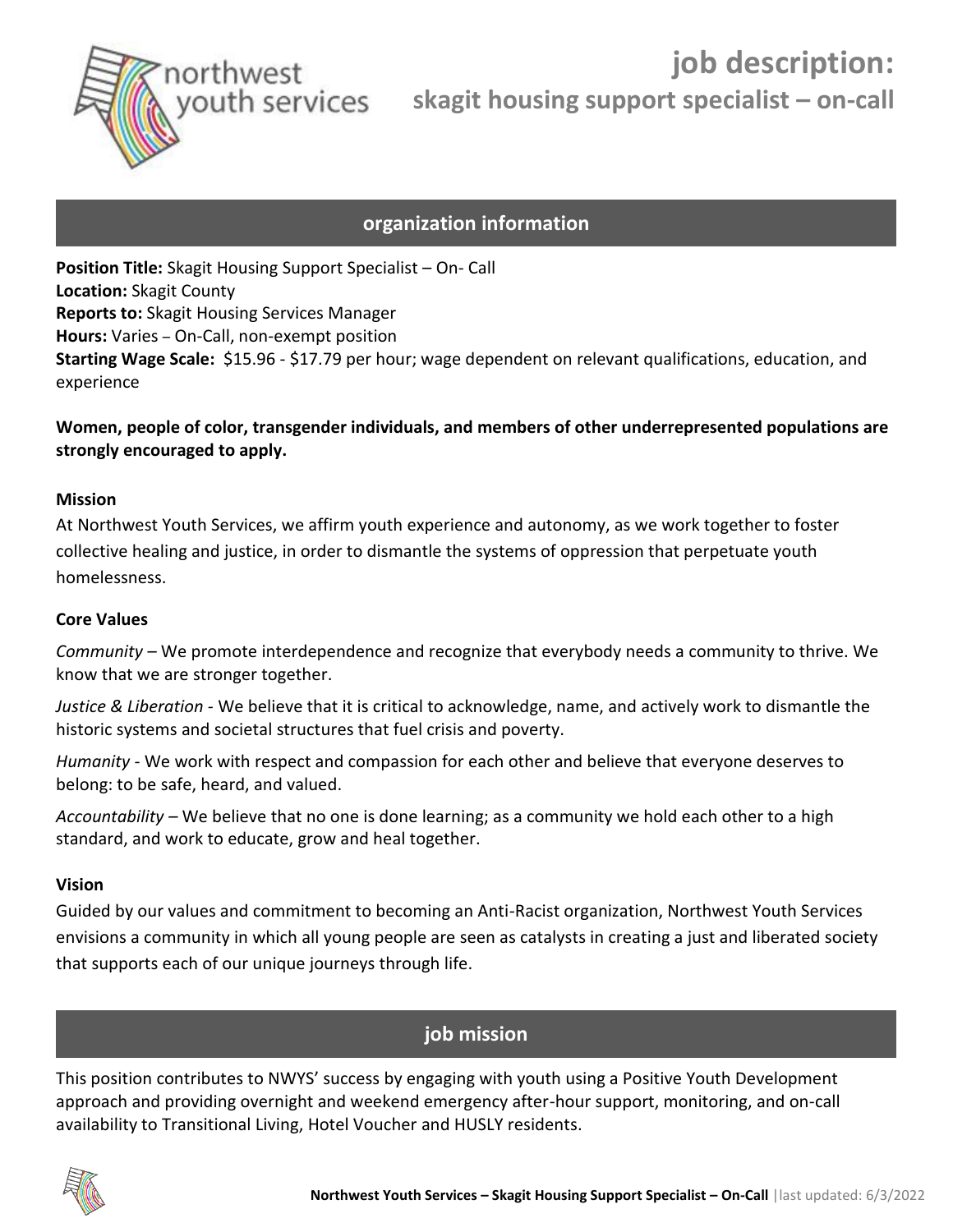## **core competencies**

To perform job successfully, the individual should demonstrate the following competencies:

**Sensitivity:** Communicates empathy and respect of individuals; ability to be appreciative of diversity.

**Conflict Management:** Effectively manages disagreements.

**Change Agility:** Able to embrace needed change; able to provide and implement feedback; effective in the face of ambiguity.

**Youth Orientation:** Actively seeks feedback from youth; establishes effective relationships with youth; knowledgeable about issues facing homeless youth and an understanding of the experiences they are going through.

**Integrity:** Must be honest and take responsibility for actions; ability to set healthy limits and maintain the helping role of practitioner.

**Positive Impact:** Have a passion for NWYS' mission and vision; a belief in the capacity for a young person to change; displays a positive attitude.

**Learning Agility:** Seeks to improve knowledge, skills, and abilities in related service areas; implement core principles and evidence-based practices including, but not limited to: Positive Youth Development, Trauma Informed Care, Right Response, and Youth Mental Health First Aid.

**Creativity:** Resourceful in finding ways to improve and advocate for change when necessary; fosters creativity in others.

**Active Listening:** Ability to effectively work independently and in partnership with team members; ability to communicate effectively with youth, and others.

# **key responsibilities**

### **Youth Programs:**

- Northwest Youth Services requires that the employee be available from 6:00 p.m. to 8:00 a.m. and on the weekends to respond to calls from participants, provide urgent on-site response and contact emergency responders when needed;
- Northwest Youth Services requires the employee to perform a minimum of three random site checks of all NWYS leased housing units and motel rooms (includes checking all rooms, bathrooms, and balconies) per week to observe for any program/lease violations and provide support services as needed for emergency after-hours calls;
- Northwest Youth Services notes that you may need to complete belongings searches as needed, removing prohibited items and participate in intake and orientation of new residents;
- Adhere to the Site Monitor Guidelines;
- Tailor service provision to the current needs of the youth and follow any client safety or supervisions plans as indicated;
- Keep Housing Management and team informed of issues and concerns related to youth;
- Accurately document relevant youth information and activities according to program standards;
- Attend relevant Agency meetings and all other activities identified as necessary for which you will be paid an hourly rate;